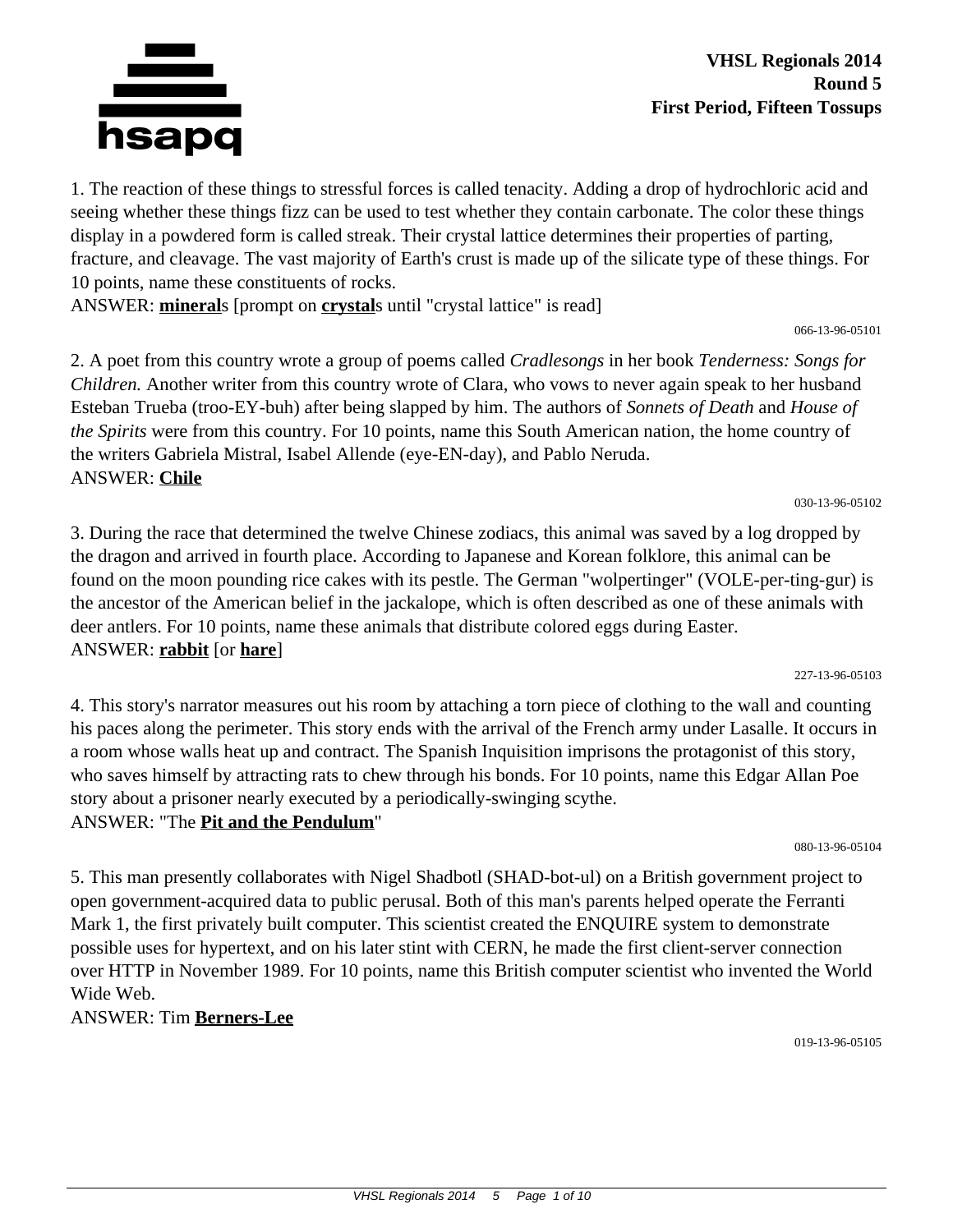6. In Washington state, John Braun introduced a measure to stop individual cities from changing this value after residents of SeaTac voted in 2013 to raise it. In a December 2013, speech, Barack Obama claimed this value in real terms was "below where it was when Harry Truman was in office." Fast Food Forward aims to increase this value for fast food workers. Thirteen states increased this value at the start of 2014. For 10 points, name this value that, at the federal level, is currently set at seven dollars and twenty-five cents an hour.

### ANSWER: **minimum wage**

7. A painting depicting this deity sleeping is sometimes named after its city of residence, Dresden, and was finished by Titian after the death of its original artist, Giorgione (jor-JOH-nay). In another painting, this deity stands in an orange grove to the right of the three Graces, who are dancing. A woman reaches out with a red cloak to clothe this goddess while Zephyr and Aura look on in a famous depiction of her. For 10 points, what goddess stands on top of a seashell in a Botticelli painting describing her birth? ANSWER: **Venus** [or **Aphrodite**]

140-13-96-05107

8. A participant in this event described gauchos using weapons called *bolas* to kill an ostrich-like animal known as the rhea. Another of its participants supported Charles Lyell's thesis by observing a white layer of seashells between black volcanic rock layers in the Cape Verde Islands. Observations of slavery and so-called "savage races" during this event led one man to write *The Descent of Man*. When this expedition stopped at the Galapagos Islands, that man described his finches. For 10 points, name this expedition aboard a certain ship that led Darwin to formulate his theories.

ANSWER: second **voyage** of the *HMS Beagle* [or obvious equivalents, such as the second **expedition** of the *HMS Beagle*; prompt on **Darwin's voyage**s or obvious equivalents]

020-13-96-05108

9. This former NBA player is the most recent player to win all three of the regular season, All-Star, and Finals MVP awards in a season. After playing a Christmas game in 2006, this player for the Heat called his former coach, Phil Jackson, a "Benedict Arnold." A strategy that involved forcing this player to shoot free throws involved opposing players "hacking" this man. This player was drafted first overall out of LSU by the Orlando Magic in the 1992 NBA draft. For 10 points, name this center who won three consecutive championships with the Lakers and had a feud with Kobe Bryant. ANSWER: Shaquille Rashaun **O'Neal** [or **Shaq**]

023-13-96-05109

10. This President appointed the Seneca Indian Ely Parker as the Commissioner of Indian Affairs. This man's Secretary of State, Hamilton Fish, settled the *Alabama* claims affair in the Treaty of Washington. During this man's Presidency, Congress passed the Force Acts to combat the Ku Klux Klan. His Vice President, Schuyler Colfax, was implicated in the Credit Mobilier (MOH-beel-yay) scandal. While commanding the Union armies, this man received Robert E. Lee's unconditional surrender at Appomattox. For 10 points, name this eighteenth President, who succeeded Andrew Johnson. ANSWER: Ulysses Simpson **Grant** [or Hiram Ulysses **Grant**]

186-13-96-05110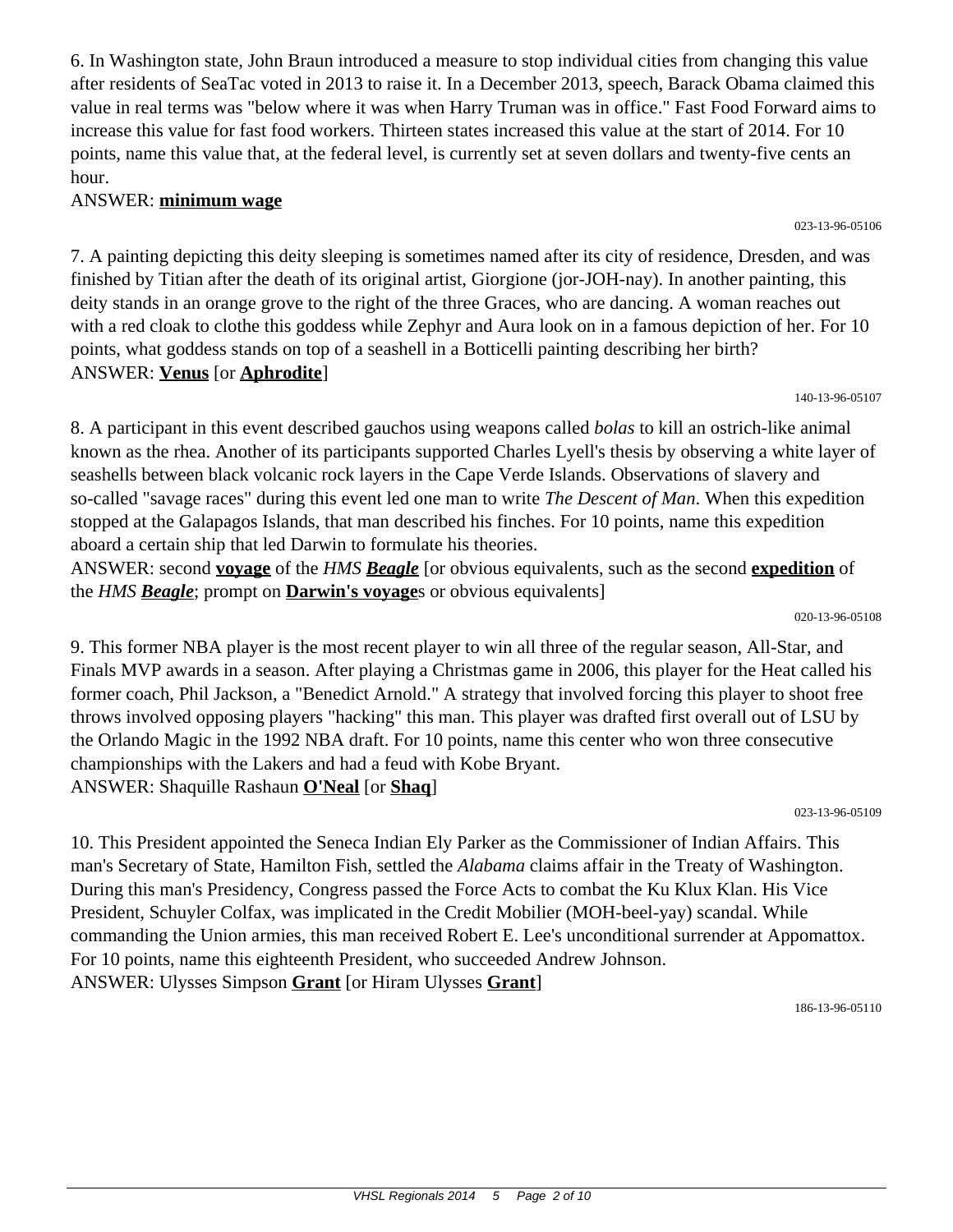11. Net electric flux equals this quantity divided by the permittivity according to Gauss's law. The elementary value for this quantity was determined by balancing the gravitational and electric forces on an oil drop in an experiment conducted by Millikan. Current is the rate of change of this quantity with respect to time. The force on a particle is equal to this quantity times the electric field. For 10 points, identify this quantity measured in Coulombs, which is negative for an electron. ANSWER: electric **charge**

226-13-96-05111

12. Emile Durkheim's *Elementary Forms of the Religious Life* used a test of social role to distinguish this phenomenon from religion. It was the last of three phenomena studied "among the Azande" (uh-ZAHN-day) by Edward Evans-Pritchard, who outlined a type of "thinking" known by this term, and it was grouped with "science and religion" in a Bronislaw Malinowski paper. According to James Frazer, this phenomenon always precedes religious belief. For 10 points, identify this phenomenon of manipulating the natural world with incantations and rituals. ANSWER: **magic** [or word forms]

019-13-96-05112

13. This author wrote about a lawyer who wagers that he can spend fifteen years alone in a garden house in his story "The Bet." This author created Ivan Voitsky, an estate manager who shoots at the gout-ridden professor Alexander Serebryakov (seh-ruh-BRAI-uh-koff). This author is known for his plays about wealthy landowners's unfulfilled lives, including one in which Madame Ranevskaya (rah-neff-SKIE-uh) sells her estate to Lopakhin. For 10 points, name this Russian playwright of *Uncle Vanya* and *The Cherry Orchard.*

#### ANSWER: Anton **Chekhov**

14. The speaker of one of this man's poems concludes, "He must be wicked to deserve such pain," upon seeing a "stiff blind horse." That poem of his ends with the title character blowing his slug-horn before a foreboding structure. He also wrote a poem spoken by the Duke of Ferrara, who shows off the portrait of the wife he probably had murdered. For 10 points, name this Victorian poet who wrote the dramatic monologues "Childe Roland to the Dark Tower Came" and "My Last Duchess." ANSWER: Robert **Browning**

15. Francis Dana declined to participate in this event, leading to the appointment of the future fifth Vice-President. The main participants in this event returned home, eventually leading to William Vans Murray taking over the proceedings. During it, an American called out "No, no, not a sixpence!" This event featured Charles C. Pinckney, John Marshall, and Elbridge Gerry taking offense to agents of Foreign Minister Talleyrand. For 10 points, name this 1797 scandal in which three French diplomats demanded bribes from an American delegation. ANSWER: **XYZ** Affair

052-13-96-05115

#### 080-13-96-05113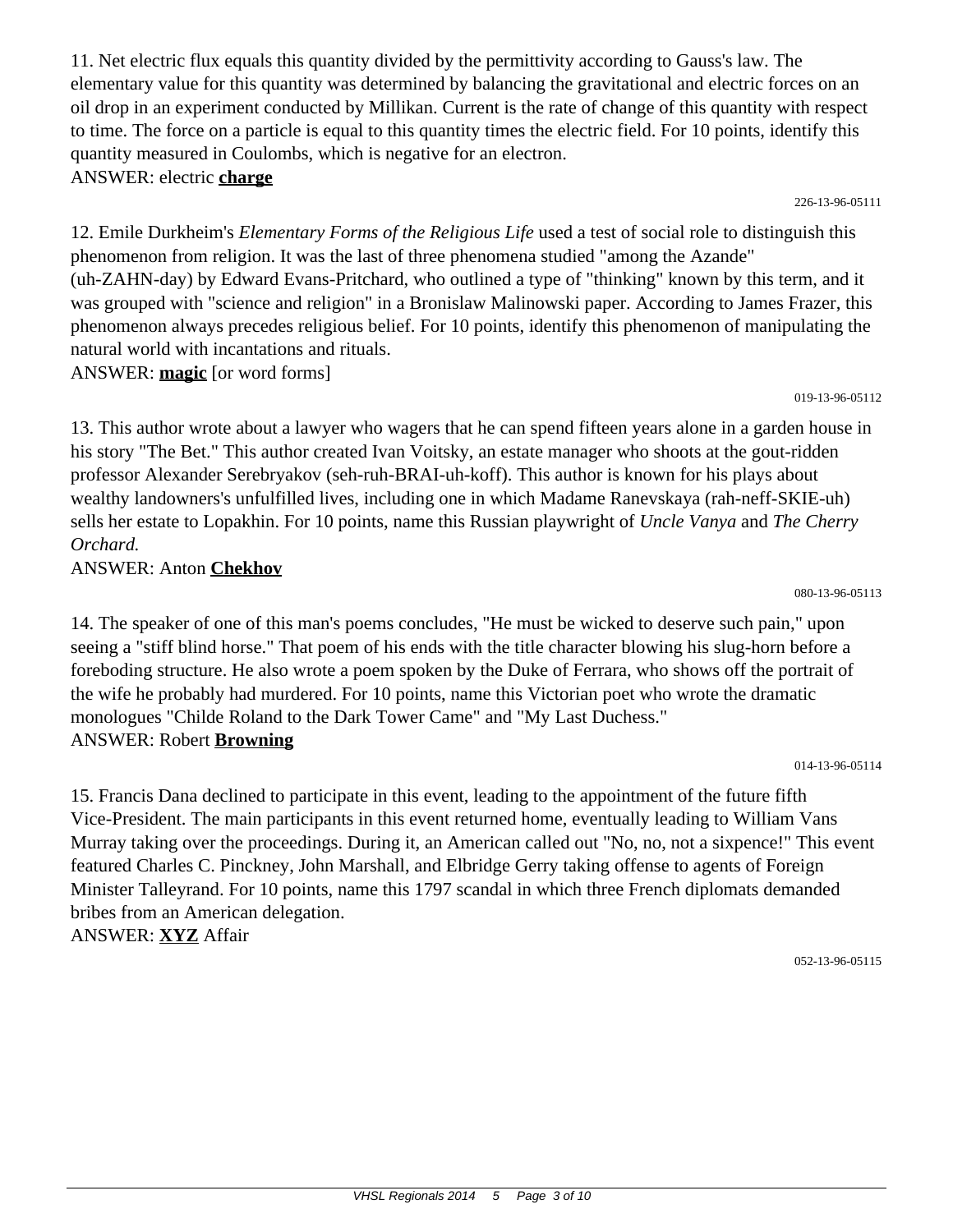

1A. What quantity is the rotational analogue of force? ANSWER: **torque**

1B. What last-in-first-out data structure uses "push" and "pop" operations? ANSWER: **stack**

2A. What prophet is traditionally credited with writing the Book of Lamentations? ANSWER: **Jeremiah**

2B. What game show currently hosted by Drew Carey includes mini-games such as Plinko and Cliff Hangers?

ANSWER: *The Price is Right*

3A. This is a 20-second calculation question. What is y in the solution to the system of equations: " $y = x +$ 3", and " $x + 2y = 9$ "? ANSWER: **4**

3B. This is a 20-second calculation question. How many angles between 0 and 10 pi radians have a reference angle of pi over 4? ANSWER: **20**

4A. What law for triangles states that the ratio of side length to a certain function of the opposite angle is equal for all sides?

ANSWER: law of **sines**

4B. What South Korean company has found success with its Galaxy line of phones but received mixed reviews for its Galaxy Gear watch?

# ANSWER: **Samsung**

5A. What thinker proposed the "general will" as the guiding force of societies in *The Social Contract?* ANSWER: Jean-Jacques **Rousseau**

5B. What is the name for the voice register above bass but below tenor? ANSWER: **baritone**

6A. What French novelist included *Pere Goriot* (PAIR GORE-ee-oh) in his series *The Human Comedy?* ANSWER: Honore de **Balzac**

6B. What element with atomic number 5 is used to absorb neutrons in nuclear reactors? ANSWER: **boron**

7A. What bone of the human thigh is the longest in the body? ANSWER: **femur**

7B. What painting by Jacques Louis David shows a French revolutionary in his bathtub? ANSWER: *The Death of Marat*

8A. In what type of chemical bond do atoms share electrons? ANSWER: **covalent**

8B. What state is the site of Omaha and is known as the Cornhusker state? ANSWER: **Nebraska**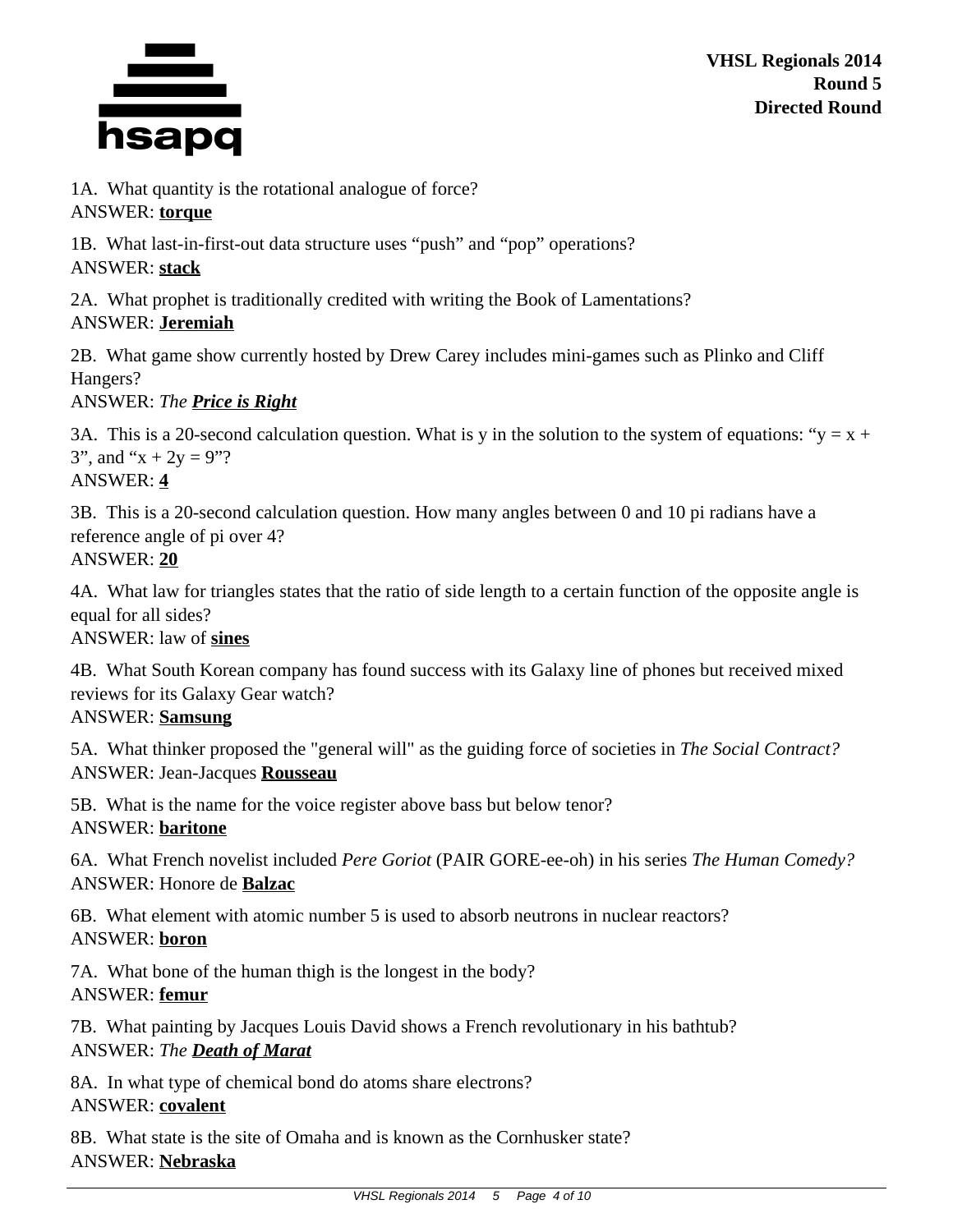9A. This is a 30-second calculation question. A circle has radius 10 inches. A sector of the circle has area 25 pi square inches. In degrees, what is the measure of the central angle subtended by this sector? ANSWER: **90** degrees

9B. This is a 30-second calculation question. If you flip a fair coin four times, what is the probability that exactly three of the tosses turn up heads?

ANSWER: **1/4** [or **4/16**; or **25%**; or **0.25**]

10A. What scale of hurricane strength classifies hurricanes into categories one through five based on wind speed?

# ANSWER: **Saffir-Simpson** scale

10B. What radical leader of the Committee of Public Safety during the French Revolution was killed during the Thermidorian Reaction?

ANSWER: Maximilien de **Robsepierre**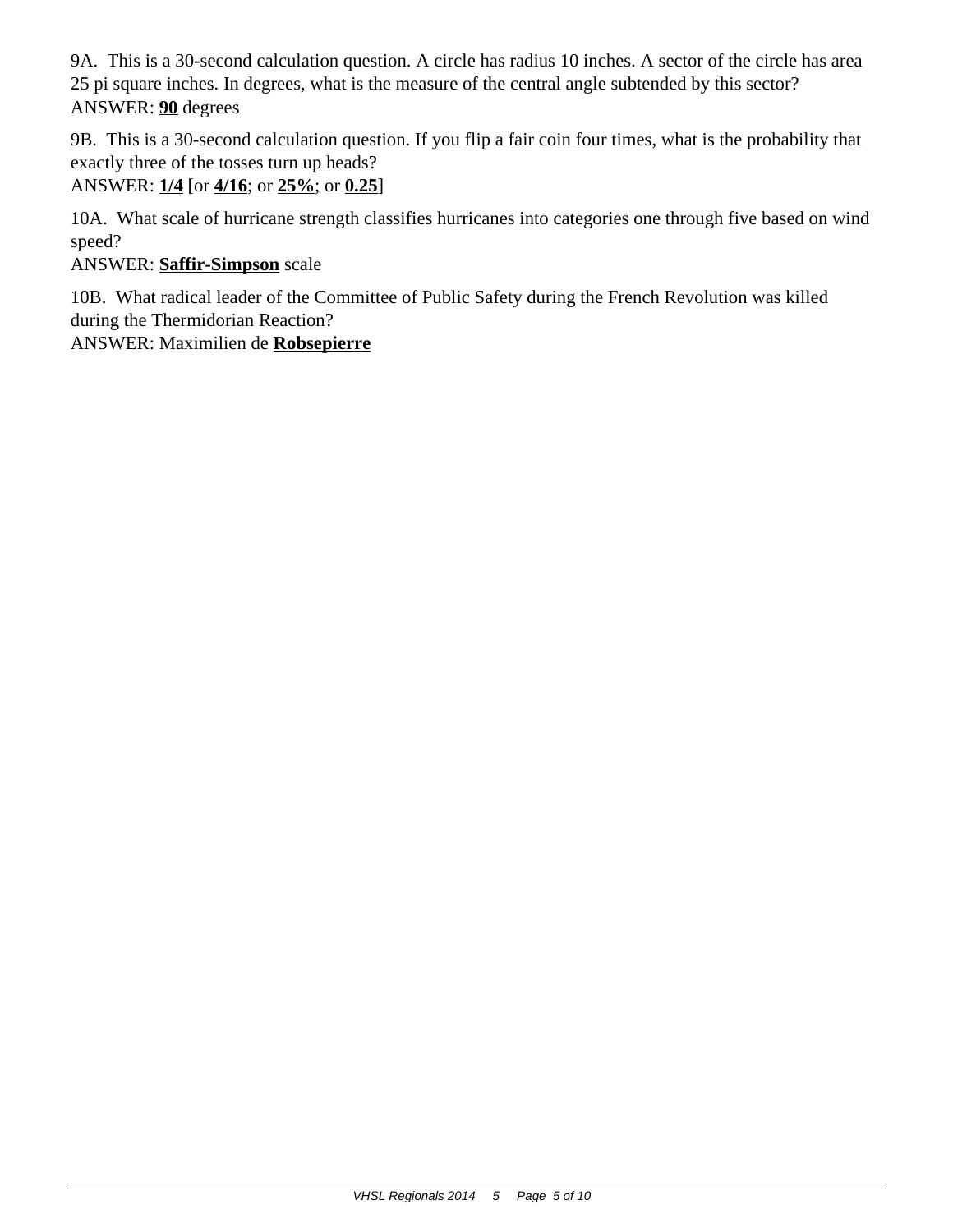

1. This composer's Symphony Number 4 in D minor opens with a fast movement marked *Lebhaft* (LAYB-hoft). This composer was confined to an asylum after throwing himself into the Rhine in a failed suicide attempt brought on by syphilis. This composer included "Traumerei" (TROW-mer-ai) in a set of piano pieces called "Scenes from Childhood." This composer's first symphony is nicknamed the "Rhenish." For 10 points, name this German composer who wrote a number of famous pieces for his wife, Clara Wieck.

### ANSWER: Robert **Schumann**

080-13-96-05117

2. A large population of albino people lives on this lake's largest island, Ukerewe (OO-kay-RAY-way) Island. The Winam Gulf of this lake is the site of Homa Bay and the port city of Kisumu (kiss-OO-moo). James Ogwang brought South American weevils to combat this lake's problem with the invasive water hyacinth. This lake receives the Kagera (kah-GAIR-uh) River to its west, and is the source of the White Nile. For 10 points, name this East African lake that is the second largest freshwater lake in the world and the largest overall in Africa.

ANSWER: Lake **Victoria**

3. Although not carbon, the ring in the structure of lipoic acid contains two atoms of this element bonded to each other. Aconitase is an example of an enzyme in which atoms of this element form complexes with iron. The tertiary structure of proteins is helped in part by bonds between two atoms of this element, which is found in the amino acids methionine and cysteine. Anaerobic respiration in some bacteria releases a rotten-smelling molecule comprised of an atom of this element bonded to two hydrogens. For 10 points, name this element with atomic symbol S. ANSWER: **sulfur** [or **S** until it is read]

140-13-96-05119

023-13-96-05118

4. A character in this novel has a dream in which he saws a child's wrist against the glass of a window to prevent her from entering his room. Another character in this novel dies in childbirth after a forbidden visit from her tortured soul-mate. This novel is narrated to Mr. Lockwood, the new tenant of Thrushcross Grange. The title residence of this novel is the childhood home of Catherine Earnshaw and the adopted orphan Heathcliff. For 10 points, name this novel by Emily Bronte. ANSWER: *Wuthering Heights*

014-13-96-05120

5. Napoleon Hill wrote the self-help book *The Laws of Success* on the advice of this man. His own writings include *The Gospel of Wealth.* His partner Henry Clay Frick hired Pinkerton troops to attack striking workers at one of his plants in Homestead, Pennsylvania. The world's first billion-dollar corporation was formed when he sold his company to J.P. Morgan to create U.S. Steel. For 10 points, name this Scottish-American steel manufacturer.

# ANSWER: Andrew **Carnegie**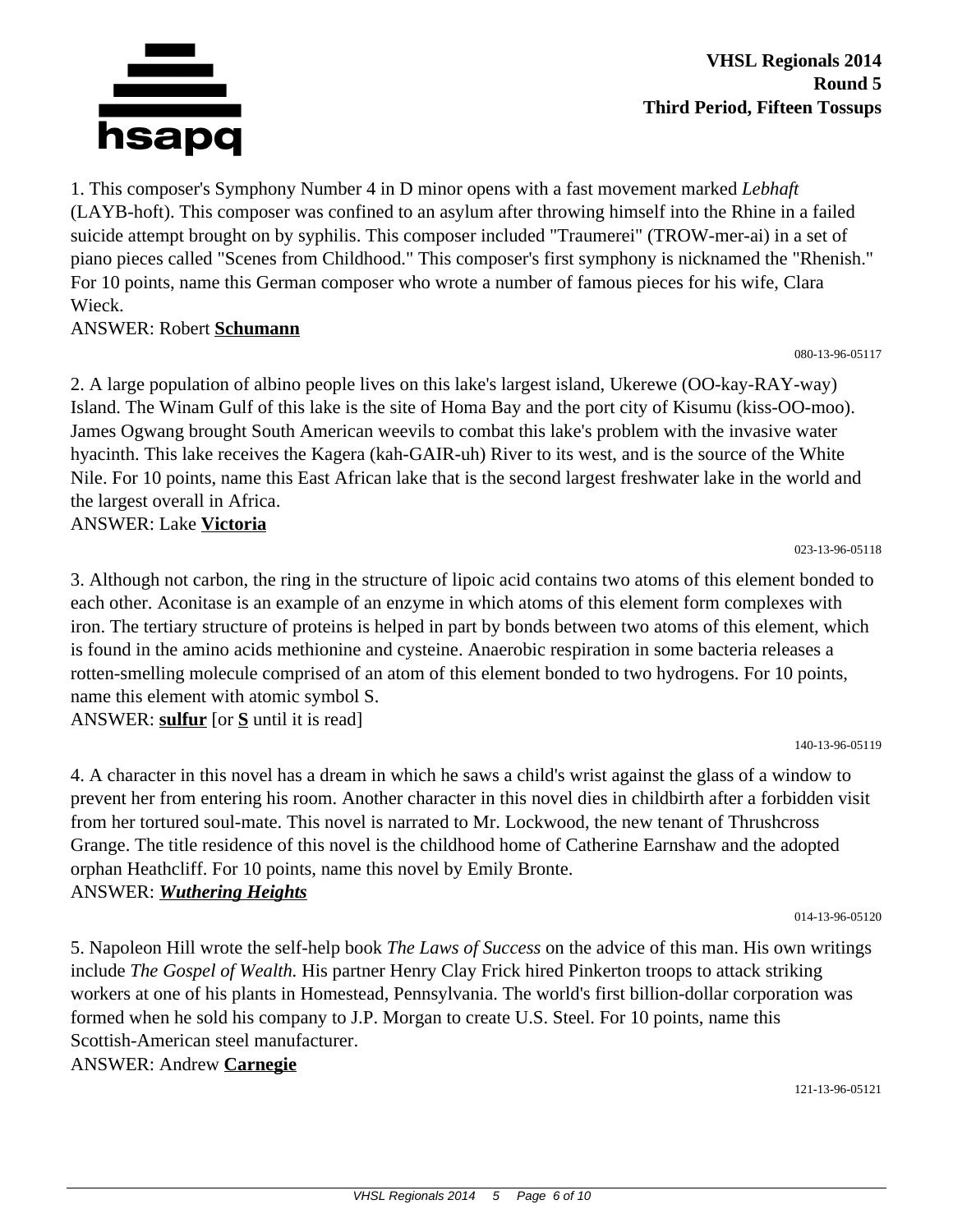6. This poet drew on his experience as a nurse in wartime to write "The Wound-Dresser." This poet described mourning after "the great star early droop'd into the endless night" in a poem containing a "carol of death" from a gray bird. This poet wrote, "The ship has weather'd every rack, the prize we sought is won" in a poem that, like "When Lilacs Last in the Dooryard Bloom'd," treats the death of Abraham Lincoln. For 10 points, name this poet of "O Captain, My Captain!" and the collection *Leaves of Grass.* ANSWER: Walt **Whitman**

080-13-96-05122

7. This technique comes in "blue native" and "clear native" forms, depending on the use of a triphenylmethane dye. Discontinuous buffers like tris-glycine are used to improve resolution in a form of this technique. This technique is one of the principal steps of the Southern blot. A staining agent used in it fluoresces orange under UV and contains bromine. Its pulsed-field form is used to separate extremely large molecules by size and charge. For 10 points, identify this technique in which an electric field is run through a polyacrylamide or agarose matrix.

ANSWER: **gel electrophoresis** [prompt on **electrophoresis**]

234-13-96-05123

8. A conflict among these people started when four girls fought over who was the true wife of William Brind. In less than a week, James Busby and William Hobson wrote a treaty signed by these people agreeing to British sovereignty. These people were decimated when an influx of firearms sparked the Musket Wars. In another conflict among these people, Pikauterangi (PEEK-ow-teh-RON-gee) was defeated at the battle of Hingakaka (HING-guh-KAH-kah). For 10 points, name these signers of the Treaty of Waitangi (why-TONG-ghee), the indigenous population of New Zealand. ANSWER: **Maori**

239-13-96-05124

9. A German expression for an indecisive person refers to being both in and out of these objects, and a romantic arrangement named for this item is a German expression for an older couple that lives together without marrying. Spanish vendors legendarily misplaced an accent on the word for "Pope," printing thousands of T-shirts boasting of seeing what English speakers call this item. French refers to these items as literally an "Earth apple," and the German word for one is "Kartoffel" (KAR-tuh-fel). For 10 points, what is this item that is a "pomme de terre" in French and "papa" in Spanish? ANSWER: a **potato** [or **potatoes**, etc.; or die **Kartoffel** until "Spanish" is read; or die **Kartoffeln** until "Spanish" is read]

019-13-96-05125

10. Ernst von Freyberg is the president of a financial services institute in this country, the IOR. In 2014, a former accountant for that organization here was charged with laundering money for his home in Salerno. Paolo Gabriele stole documents from his employer here which he leaked to journalist Gianlugi Nuzzi. This country's leader decided to live in Saint Martha's House rather than the traditional apartments after replacing the first leader to resign in over seven hundred years. For 10 points, name this city-state led by Pope Francis.

ANSWER: **Vatican** City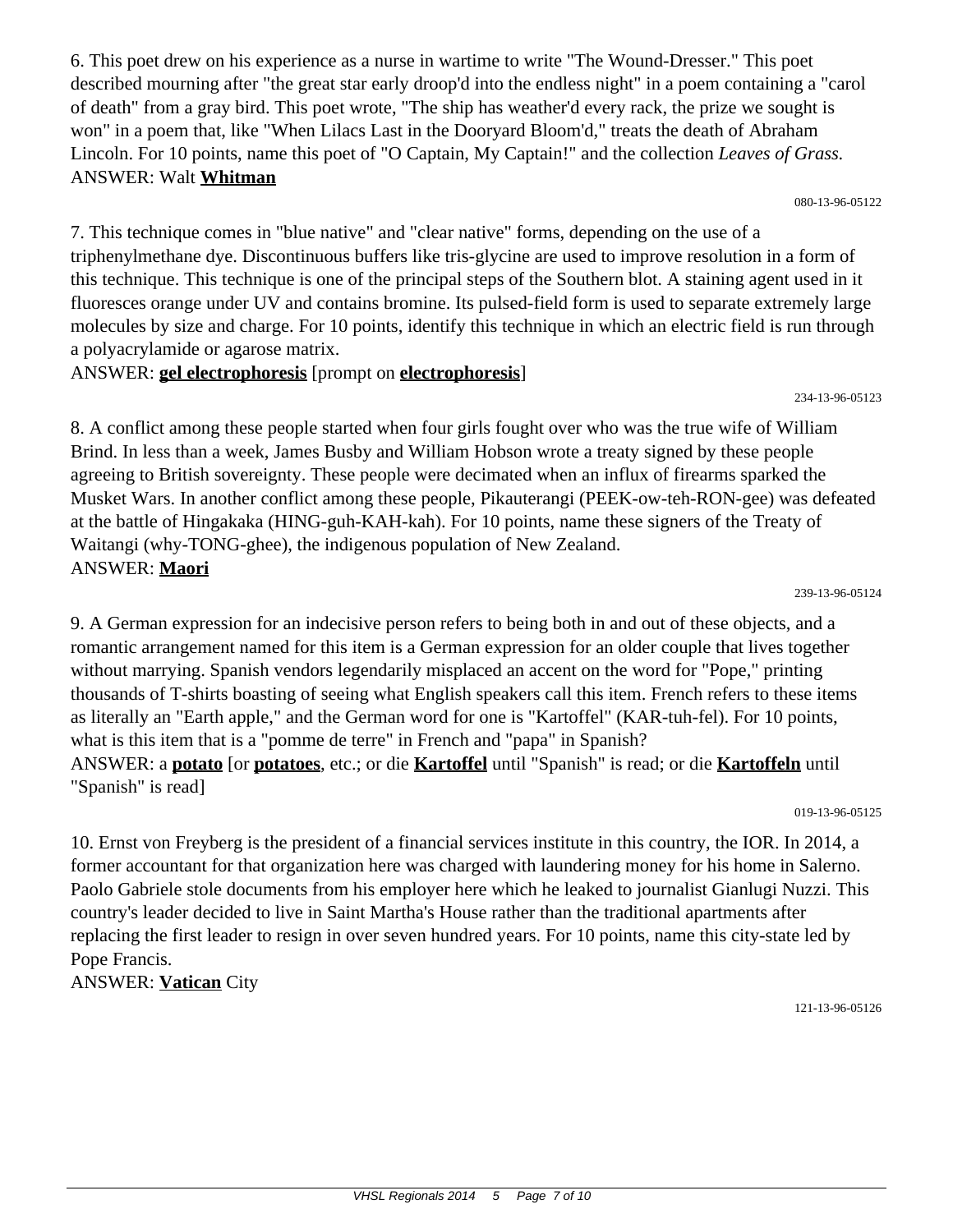11. A constant represented by this letter is defined as one over the square root of quantity one minus the ratio of v squared to c squared and is named for Lorenz. Iron in the Pound-Rebka experiment emitted radiation named for this letter. It isn't pi, but a function named for this letter is an extension of the factorial for positive non-integers. A supernova may cause an extremely high "burst" of radiation named for this letter, which has the shortest wavelength of all forms of radiation. For 10 points, name this Greek letter that represents the highest level of electromagnetic radiation. ANSWER: **gamma**

12. Forces led by this man's nephew Otto IV of Germany lost Aquitaine at the Battle of Bouvines (boo-VEEN). Maud of Braose (BROWZ) accused this king of murdering his nephew Arthur of Brittany and dumping his body into the Seine. Innocent III excommunicated him for opposing the appointment of Stephen Langton as Archbishop of Canterbury. He was forced to sign a document by rebellious barons at Runnymede. For 10 points, name this King of England and brother of Richard I who signed the Magna Carta.

ANSWER: King **John** [or **John** Lackland]

13. This character type is exemplified by the picaresque storyteller Barry Lyndon in a novel by William Thackeray. Controversially, Dr. James Sheppard, the killer in Agatha Christie's *The Murder of Roger Ackroyd,* turns out to be one of these character types, which critics claimed was audience betrayal. Due to his immaturity, Huck Finn is one of these character types. For 10 points, name this type of literary character, a person who cannot be trusted while telling the story to the audience. ANSWER: **unreliable narrator** [or **lying narrator**; or obvious equivalents]

052-13-96-05129

14. The McLaren Vale and Barossa Valley of this country are known for their shiraz wines. This country was the site of mines in the Golden Mile of its western city of Kalgoorlie. Polish explorer Pawel Strzelecki (struh-LECK-ee) was the first man to climb this country's highest peak, Mount Kosciuszko. This country's city Alice Springs is the nearest to the rock formation known as either Uluru or Ayers Rock. For 10 points, name this country that is the only one to also be a continent and whose western half is mostly made up of the Outback, which is the home of many kangaroos. ANSWER: Commonwealth of **Australia**

023-13-96-05130

15. In this novel, McCann tries to persuade the protagonist to sign a political petition. The third chapter of this novel features a lengthy fire and brimstone sermon delivered by Father Arnall. Earlier, the protagonist endures traumatic experiences at Clongowes (CLAHN-gows) boarding school. At the end of this novel, the protagonist decides to exile himself from his native Ireland. For 10 points, name this partly autobiographical bildungsroman about Stephen Dedalus written by James Joyce. ANSWER: *A Portrait of the Artist as a Young Man*

014-13-96-05131

#### 239-13-96-05127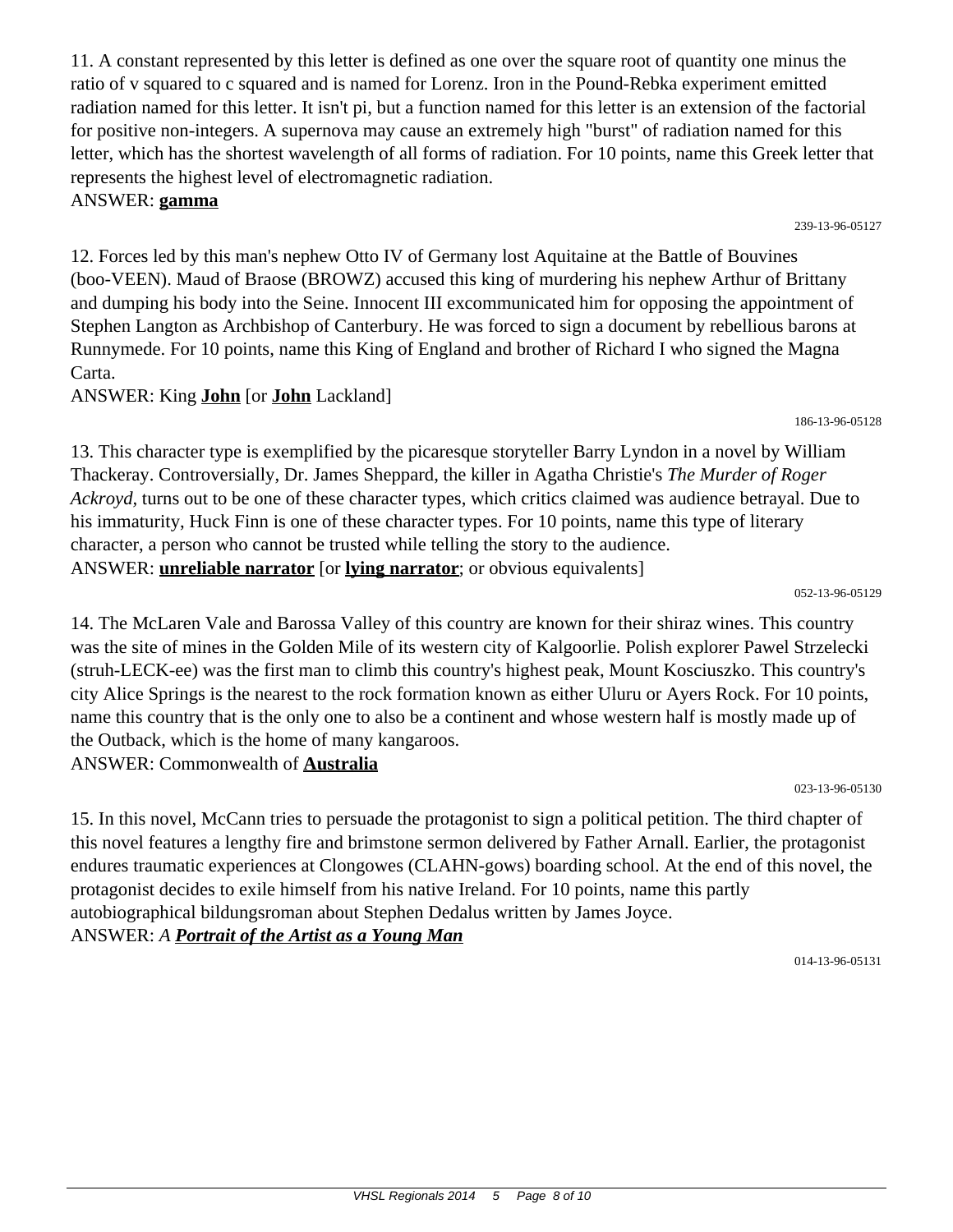

1. In a "differential" setup named for these objects, two of them exert opposite and unequal torques on a third. The acceleration in another system with one of these objects at its apex is proportional to the difference of two masses divided by their sum. Their mechanical advantage increases as more of them are used at once. An idealized Atwood machine contains two weights, a string, and a massless one of these objects, which are used in a block and tackle to lift objects. For 10 points, name this simple machine that consists of a wheel with a rope over it. ANSWER: **pulley**

132-13-96-05132

2. An isotope of this element is created when neutrons escaping from a fusion reaction hit lithium atoms. Lindlar's catalyst adds only two atoms of this element to alkynes instead of four. A "standard" electrode named for this element is used as a zero reference to compare other electrode potentials. An isotope of this element is found in heavy water while another isotope of it is tritium. For 10 points, name this element which is produced with oxygen in electrolysis, where water is split into its constituents, and that has atomic number one.

ANSWER: **hydrogen** [prompt on **deuterium**; prompt on **tritium**]

239-13-96-05133

3. This leader described Vietnam as "the rotten country" and started a boycott of the European Economic Community that led to the Empty Chair Crisis. He pulled his country out of NATO in 1966, four years after he escaped an assassination attempt engineered by the Secret Army Organization. His presidency was weakened by a series of protests in May of 1968. This leader's government signed the Evian Accords to grant Algeria independence. For 10 points, name this first president of France's Fifth Republic, who led the Free French forces during World War II.

ANSWER: Charles Andre Joseph Marie **de Gaulle**

4. One character in this story refers to a home with a secret panel in which silver was hidden from Sherman's troops. In this story, a restaurant is advertised with a series of highway signs that read, "A VETERAN!" and "THE FAT BOY WITH THE HAPPY LAUGH." That restaurant's owner, Red Sammy Butts, is insulted by June Star in this story, in which the cat Pitty Sing causes a car accident. For 10 points, name this short story in which a criminal called The Misfit murders a family on a road trip, written by Flannery O'Connor.

# ANSWER: "**A Good Man Is Hard to Find**"

030-13-96-05135

186-13-96-05134

5. In this novel, the disc jockey Lenny Shepherd's dance with Doreen disgusts the main character. Dodo Conway is admired simply for having six children in this book, in which Philomena Guinea sponsors the main character. Buddy Willard breaks up with the main character in this novel. Its main character works as an intern for *Ladies' Day* before being committed to an asylum following electric shock treatment from Doctor Gordon. For 10 points, name this novel about Esther Greenwood, a work of Sylvia Plath. ANSWER: *The Bell Jar*